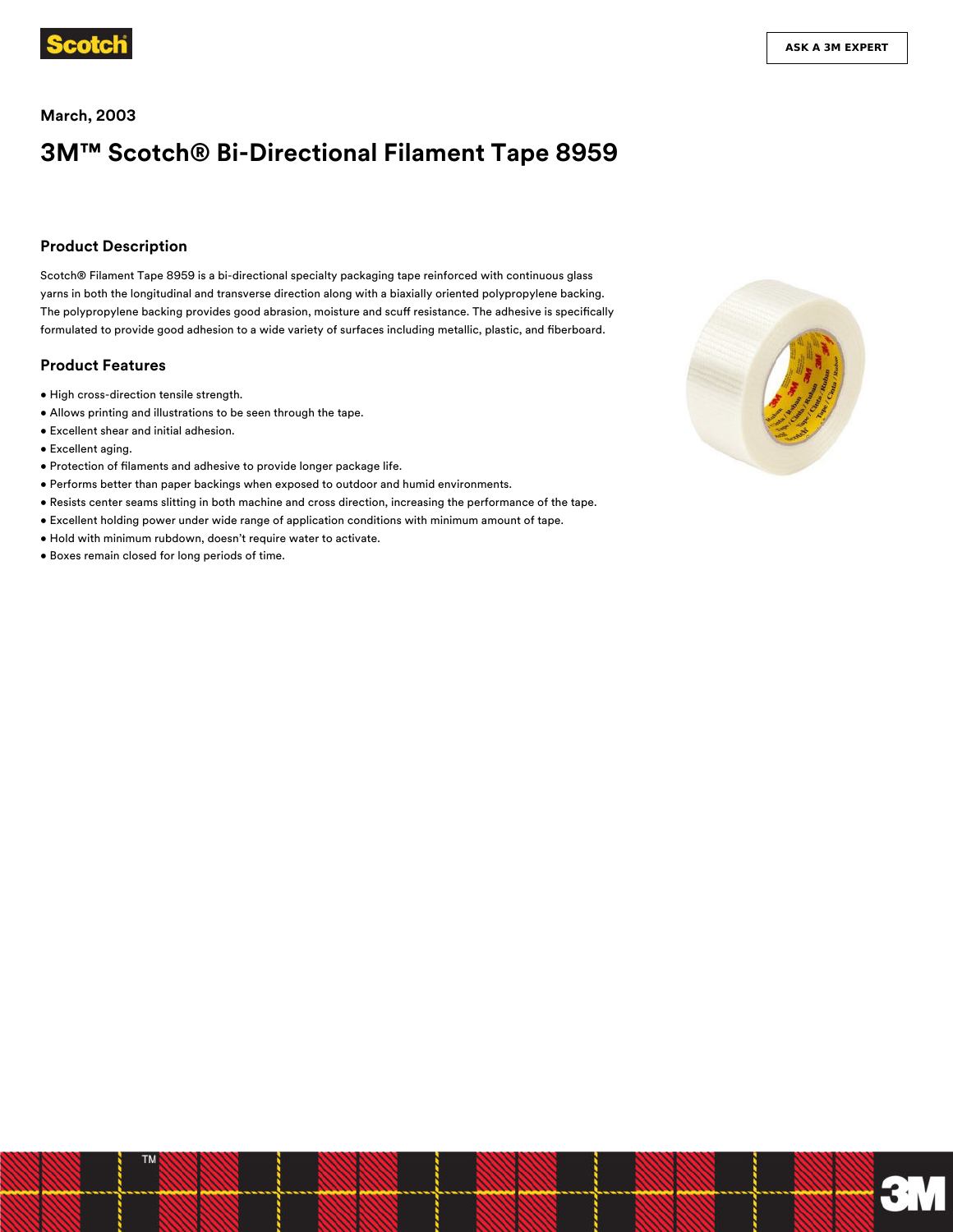#### **Technical Information Note**

The following technical information and data should be considered representative or typical only and should not be used for specification purposes.

## **Typical Physical Properties**

| <b>Property</b>             | <b>Values</b>                                 |         | <b>Method</b> |
|-----------------------------|-----------------------------------------------|---------|---------------|
| <b>Backing Color</b>        | Clear                                         |         |               |
| <b>Total Tape Thickness</b> | $0.14$ mm                                     | 5.7 mil | ASTM D3652    |
| Backing                     | 3M™ Scotchpro™ film                           |         |               |
| Adhesive                    | Pressure sensitive synthetic rubber-<br>resin |         |               |
| Reinforcement               | Bi-directional glass yarn                     |         |               |

# **Typical Performance Characteristics**

| 180° Peel Adhesion                                                                                                                                                                               |           |             |
|--------------------------------------------------------------------------------------------------------------------------------------------------------------------------------------------------|-----------|-------------|
| 11 $N/cm$                                                                                                                                                                                        | 100 oz/in | 109 N/100mm |
| Property: 180° Peel Adhesion<br>Method: ASTM D3330<br>Dwell/Cure Time: 72<br>Dwell Time Units: hr<br>Substrate: Stainless Steel<br>Backing: 2 mil Aluminum Foil<br>notes: 12 in/min (300 mm/min) |           |             |

| Tensile Strength |              |           |
|------------------|--------------|-----------|
| 260 N/cm         | 2600 N/100mm | 150 lb/in |

Property: Tensile Strength Method: ASTM D3759

### **Elongation at Break:** 6 %

#### Methods

ASTM D3759

## **Handling/Application Information**

#### **Application Techniques**

An extensive line of application equipment is available including portable hand-held dispensers and stationary definite-length dispensers. Application of Scotch® Filament Tape 8959 is most easily accomplished at room temperature. At colder temperatures, approaching 32°F (0°C), the adhesive becomes firm. Once applied, Scotch® Tape 8959 performs well throughout the normal temperature ranges typically encountered by packaged products in shipping and storage environments.

## **Storage and Shelf Life**

Store behind present stock. Store in a clean, dry place. Temperature of 40-80°F (4-26°C) and 40-50% relative humidity are recommended. Rotate your stock. To obtain best performance, use this product within 18 months from date of manufacture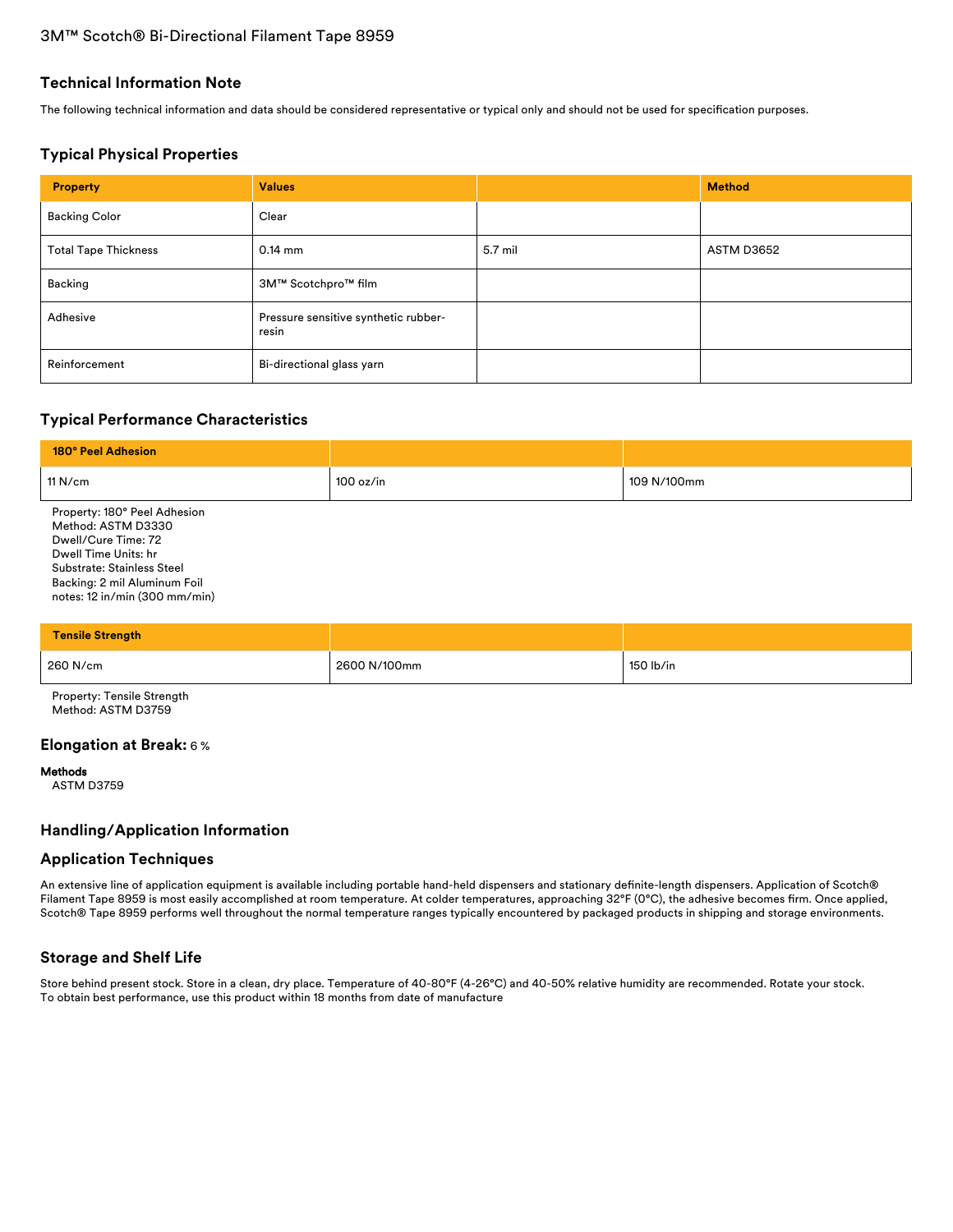#### **References**

| <b>Property</b>         | <b>Values</b>                                                                                                                     |
|-------------------------|-----------------------------------------------------------------------------------------------------------------------------------|
| 3m.com Product Page     | https://www.3m.com/3M/en_US/company-us/all-3m-products/~/Scotch-Bi-<br>Directional-Filament-Tape-8959?N=5002385+3293242300&rt=rud |
| Safety Data Sheet (SDS) | https://www.3m.com/3M/en_US/company-us/SDS-search/results/?<br>gsaAction=msdsSRA&msdsLocale=en_US&co=ptn&q=8959                   |

## **ISO Statement**

This Industrial Adhesives and Tapes Division product was manufactured under a 3M quality system registered to ISO 9001 standards.

## **For Additional Information**

To request additional product information or to arrange for sales assistance, call toll free 1-800-362-3550 or visit www.3M.com/packaging. Address correspondence to: 3M Industrial Adhesives and Tapes Division, Building 21-1W-10, 900 Bush Avenue, St. Paul, MN 55106. Our fax number is 651-733-9175. In Canada, phone: 1-800- 364-3577. In Puerto Rico, phone: 1-787-750-3000. In Mexico, phone: 52-70-04-00.

### **Precautionary Information**

Refer to Product Label and Material Safety Data Sheet for health and safety information before using this product. For additional health and safety information, call 1- 800-364-3577 or (651) 737-6501.